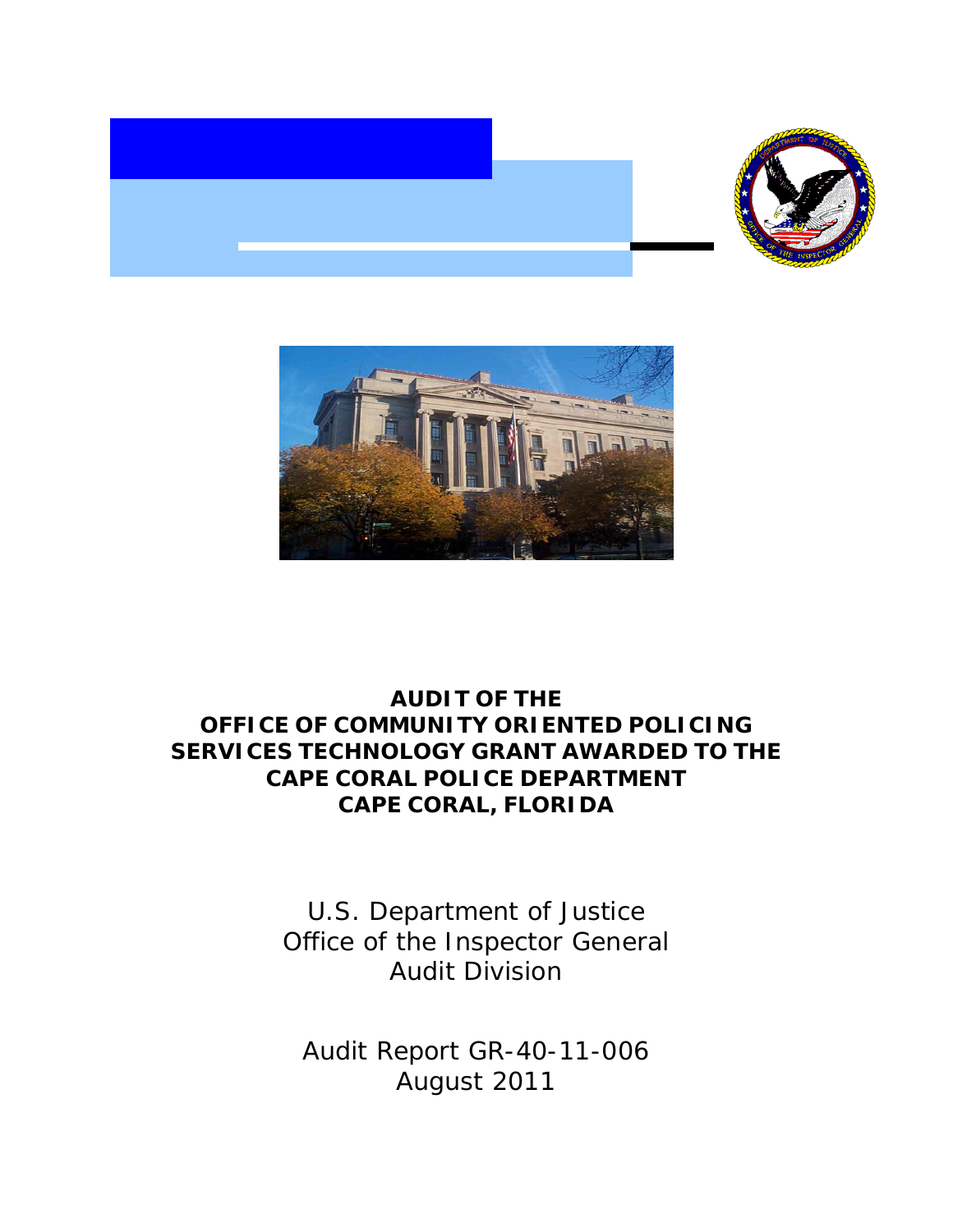## **AUDIT OF THE OFFICE OF COMMUNITY ORIENTED POLICING SERVICES TECHNOLOGY GRANT AWARDED TO THE CAPE CORAL POLICE DEPARTMENT CAPE CORAL, FLORIDA**

## **EXECUTIVE SUMMARY**

The U.S. Department of Justice Office of the Inspector General, Audit Division, has completed an audit of the Office of Community Oriented Policing Services (COPS) Technology Grant, Grant Number 2007-CK-WX-0030, awarded to the Cape Coral Police Department (Police Department), by COPS in the amount of \$6 million. The purpose of this grant was to improve communication within and among state and local law enforcement agencies in Lee County, Florida.

The purpose of this audit was to determine whether reimbursements claimed for costs under the grant were allowable, supported, and in accordance with applicable laws, regulations, guidelines, and the terms and conditions of the grant. We also assessed the Police Department's program performance in meeting grant objectives and overall accomplishments. The Police Department was awarded a total of \$6 million to implement the grant program. In addition to the grant award, Lee County was to provide \$2 million for the required local match, making the total grant-funded program budget \$8 million.<sup>1</sup>

We examined the Police Department's accounting records, financial and progress reports, and operating policies and procedures and found no significant issues regarding the implementation of the grant-funded program.

Our audit objectives, scope, and methodology are discussed in Appendix I.

We discussed the results of our audit with Police Department officials and have included their comments in the report, as applicable.

<sup>&</sup>lt;sup>1</sup> The Police Department is located in Lee County, Florida.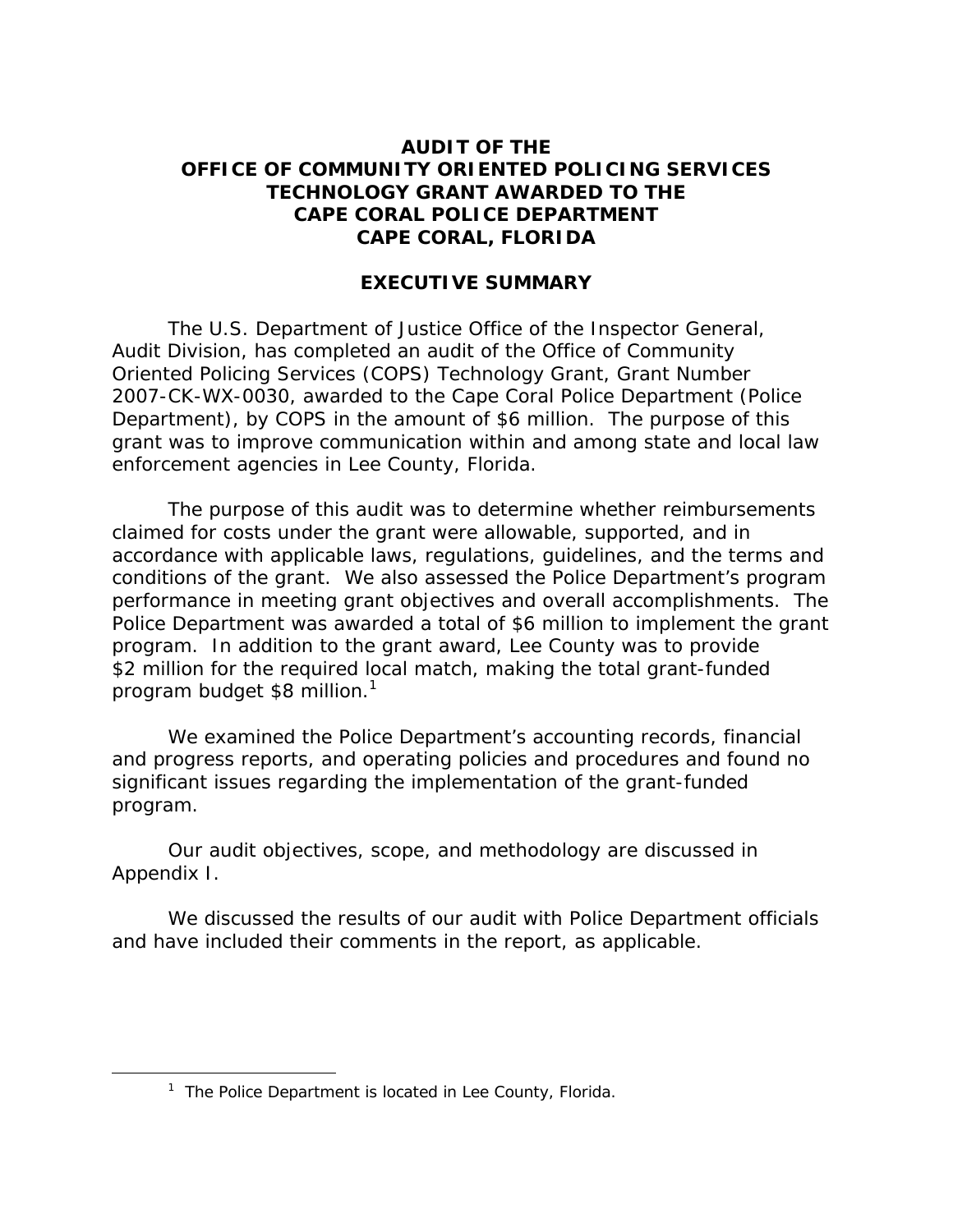## **TABLE OF CONTENTS**

| APPENDIX I - OBJECTIVES, SCOPE, AND METHODOLOGY  11                                          |
|----------------------------------------------------------------------------------------------|
| <b>APPENDIX II - CAPE CORAL POLICE DEPARTMENT'S</b><br>RESPONSE TO THE DRAFT AUDIT REPORT 12 |
| APPENDIX III - OFFICE OF COMMUNITY ORIENTED<br>POLICING SERVICES RESPONSE TO THE DRAFT AUDIT |
| APPENDIX IV - OFFICE OF THE INSPECTOR GENERAL<br>ANALYSIS AND SUMMARY OF ACTIONS NECESSARY   |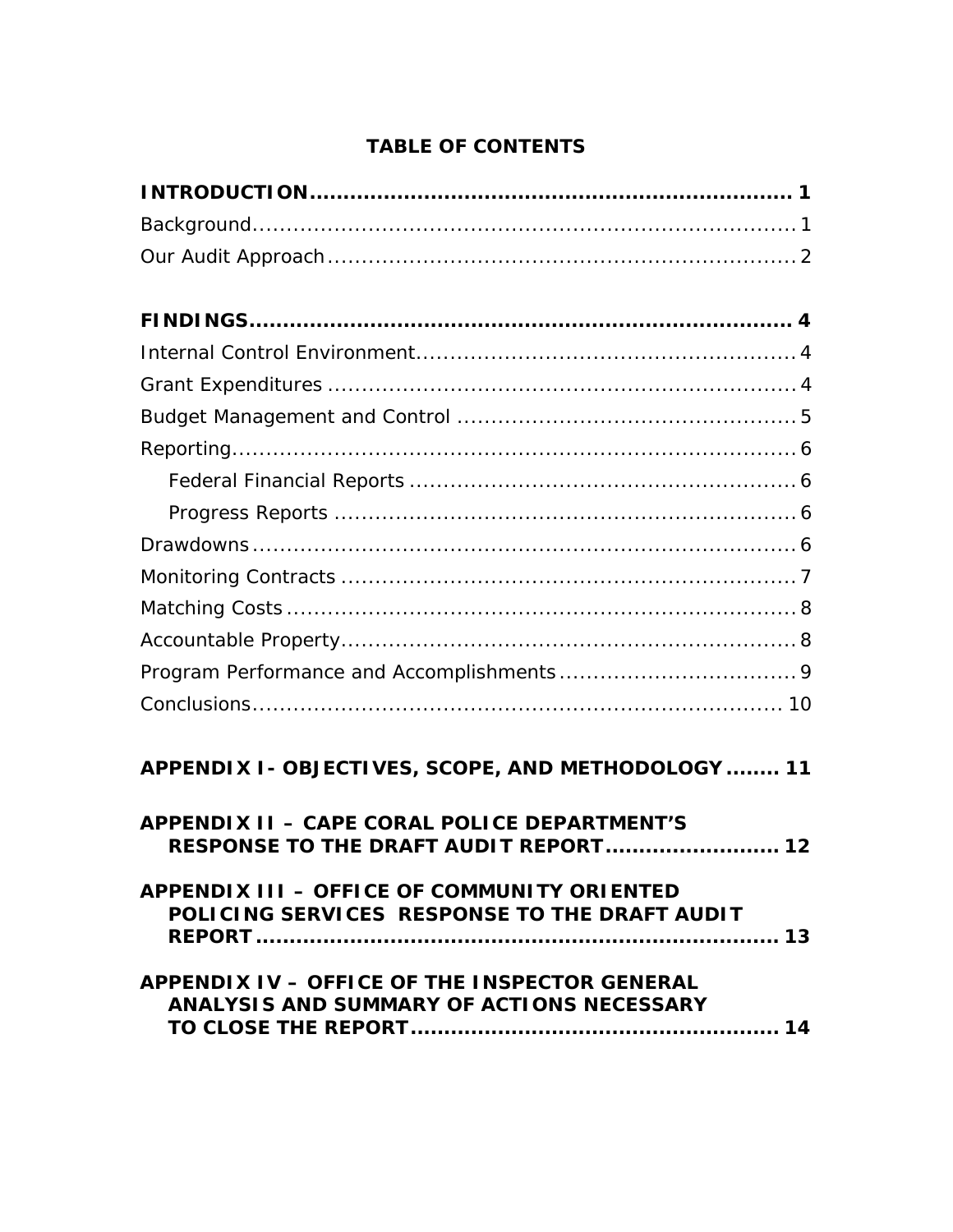## **INTRODUCTION**

Oriented Policing Services (COPS) Technology Grant, Grant Number The U.S. Department of Justice Office of the Inspector General, Audit Division, has completed an audit of the Office of Community 2007-CK-WX-0030, awarded by COPS to the Cape Coral Police Department (Police Department) in the amount of \$6 million. According to a Memorandum of Understanding with the city of Cape Coral, Lee County agreed to provide \$2 million for the required local match. The purpose of this COPS Technology Grant was to improve communication within and among state and local law enforcement agencies in Cape Coral and Lee County, Florida.

The objective of this audit was to determine whether reimbursements claimed for costs under the grant were allowable, supported, and in accordance with applicable laws, regulations, guidelines, and the terms and conditions of the grant. We also assessed the Police Department's performance in meeting grant objectives and overall accomplishments. As shown in the table below, COPS awarded the Police Department \$6 million to implement the grant program.

**EXHIBIT 1: INTEROPERABLE COMMUNICATIONS TECHNOLOGY GRANT AWARDED TO THE CAPE CORAL POLICE DEPARTMENT** 

| <b>GRANT AWARD</b> | <b>AWARD</b><br><b>START DATE</b> | <b>AWARD</b><br><b>END DATE</b> | <b>AWARD AMOUNT</b> |
|--------------------|-----------------------------------|---------------------------------|---------------------|
| 2007-CK-WX-0030    | 09/01/2007                        | 08/31/2011                      | \$6,000,000         |

Source: Office of Community Oriented Policing Services

## **Background**

Cape Coral-Fort Myers is the largest metropolitan area between Tampa and Miami, located in Lee County on Florida's southwest gulf coastline. Lee County encompasses 804 square miles, with a resident population of 589,000. Geographically, Lee County splits into four distinct areas; Cape Coral, the Barrier Islands, Fort Myers, and unincorporated Lee County. Cape Coral, Fort Myers, and Sanibel Island have municipal police departments, while the Lee County Sheriff provides primary law enforcement to the remainder of the county.

In fiscal year 2007, COPS announced \$159 million in technology grants to 37 law enforcement agencies in 25 states and 1 U.S. territory. The grants were awarded under the COPS Technology Program to improve communications within and among law enforcement agencies. The rules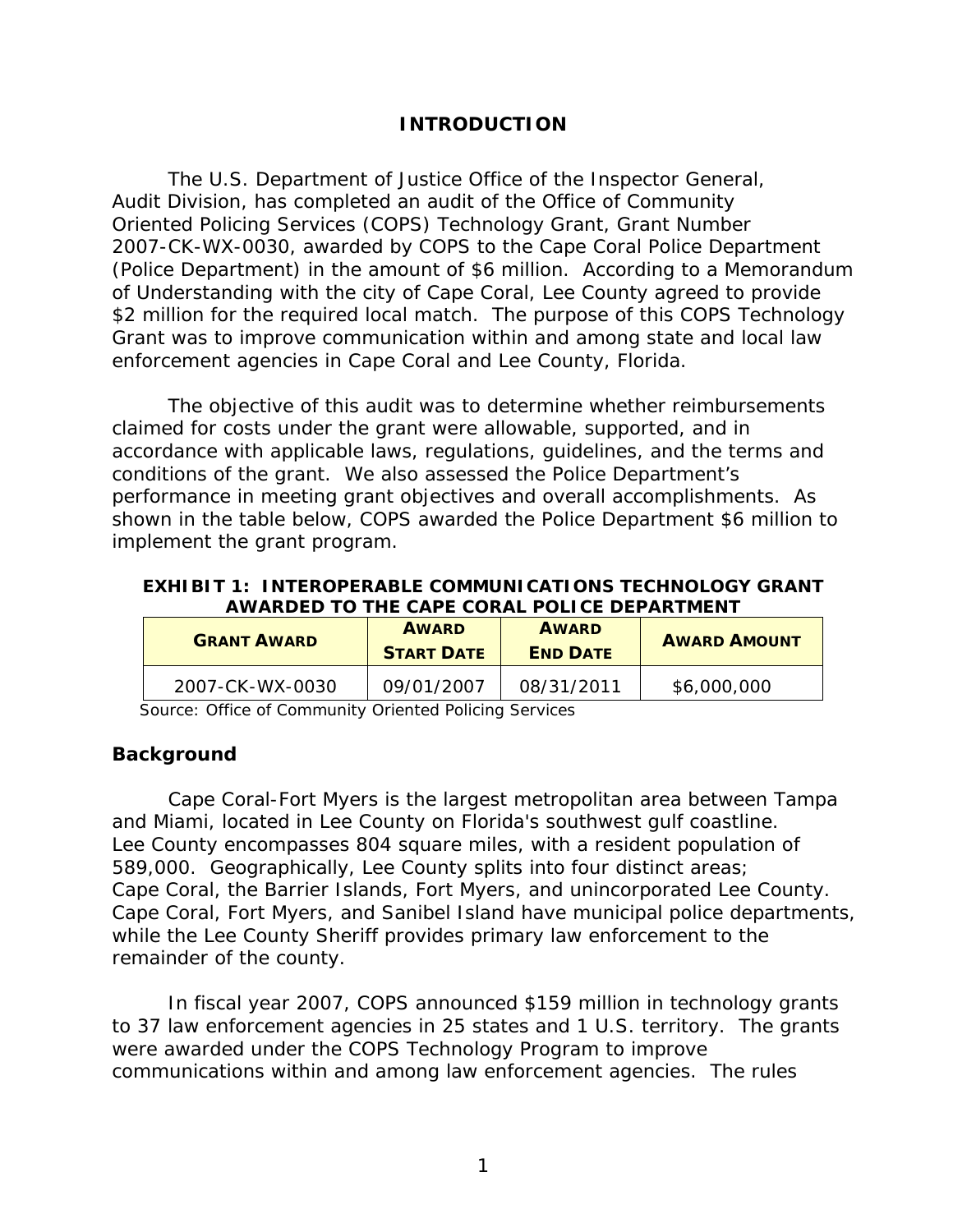<span id="page-4-0"></span>established for the grant program included a \$6 million limit on federal participation for individual grants and required grantees to provide a local match of at least 25 percent of the total value of the grant-related project.

Cape Coral is part of a Metropolitan Statistical Area that COPS preselected or invited to compete for grant funding. $1$  This area encompasses Cape Coral, Ft. Meyers, and Lee County. COPS asked that those seeking funding submit comprehensive proposals to include a clear and demonstrated plan for improving interoperability.

Lee County's Public Safety Telecommunication Program is the primary communication provider for all federal, state, and local public safety agencies within the county except Cape Coral. The Police Department's grant application stated that the new radio system would provide interoperability between multiple agencies within Lee County.

In September 2007, COPS awarded the grant to the Police Department. Cape Coral signed a contract with its vendor in November 2008 with the tentative completion date of August 2010. The Police Department requested and received a grant extension to complete the project in August 2011.

## **Our Audit Approach**

We tested compliance with what we considered to be the most important conditions of the grant. Unless otherwise stated in our report, the criteria we audit against are contained in 28 Code of Federal Regulations (CFR) § 66, Uniform Administrative Requirements for Grants and Cooperative Agreements to State and Local Governments.

In conducting our audit, we performed testing of the Police Department's:

- **internal control environment** to determine whether the financial accounting system and related internal controls were adequate to safeguard grant funds and ensure compliance with the terms and conditions of the grant;
- **grant expenditures** to determine whether the costs charged to the grant were allowable, supported, and properly allocated;

<sup>&</sup>lt;sup>1</sup> Metropolitan Statistical Area is a designation the U.S. government uses to refer to a region that consists of a city and its suburbs and any surrounding communities that are closely linked to the city because of social or economical factors.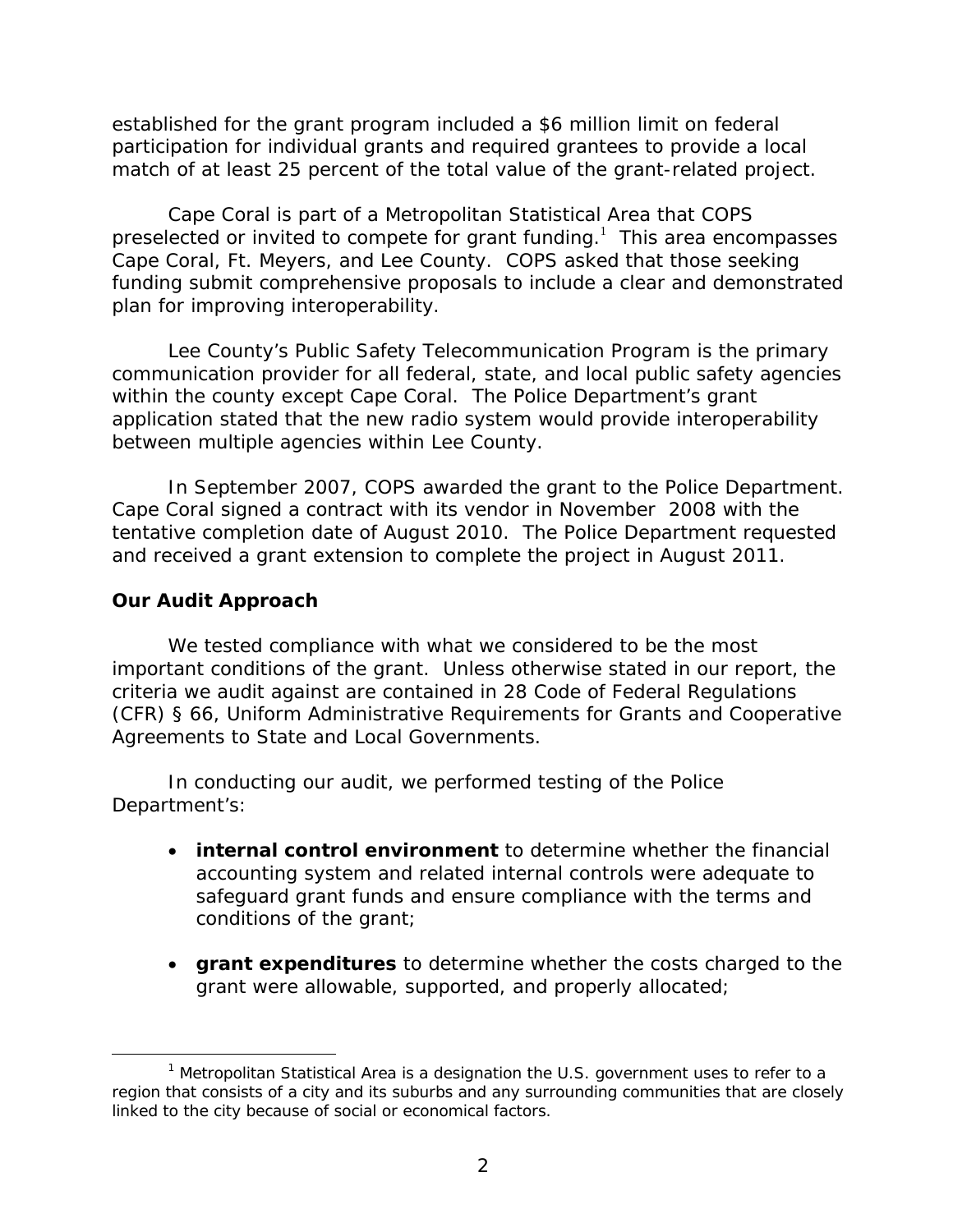- **budget management and control** to determine the overall acceptability of budgeted costs by identifying any budget deviations between the amounts authorized in the budget and the actual costs incurred for each budget category;
- **reporting** to determine if the required periodic financial reports and progress reports were submitted on time and accurately reflected grant activity;
- **drawdowns** (requests for grant funding) to determine if the Police Department adequately supported its requests for funding and managed its grant receipts in accordance with federal requirements;
- **monitoring contracts** to determine if the Police Department provided adequate contract oversight and enforced compliance with the terms and conditions of the contract related to the COPS grant;
- **matching costs** to determine if Lee County provided matching funds that supported the project and were in addition to funds that otherwise would have been available for the project;
- **accountable property** to determine whether the Police Department had effective procedures for managing and safeguarding assets acquired with grant funding; and
- **program performance and accomplishments** to determine whether the Police Department achieved the grant's objectives and to assess performance and grant accomplishments.

These items are discussed in detail in the Findings section of the report. Our audit objectives, scope, and methodology are discussed in Appendix I.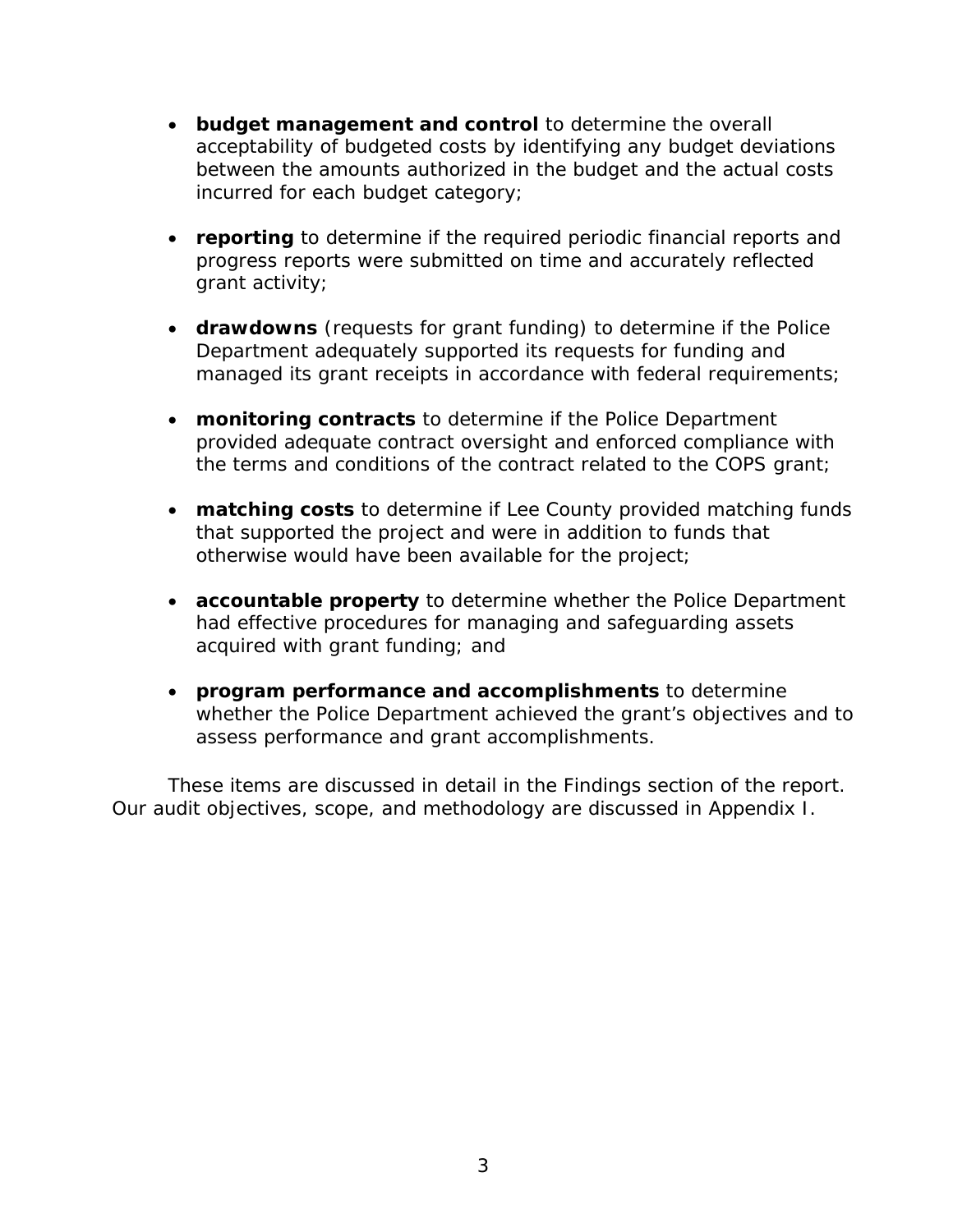### **FINDINGS**

## <span id="page-6-0"></span>**COMPLIANCE WITH ESSENTIAL GRANT REQUIREMENTS**

We found that the Police Department requested and received \$5,370,236 of the total of \$6 million in grant funds for claimed contract-related expenditures that were allowable and supported.

### **Internal Control Environment**

Our audit included a review of the Police Department's accounting and financial management system and single audit reports to assess the risk of non-compliance with laws, regulations, guidelines, and the terms and conditions of the grant.<sup>2</sup>

We also interviewed management staff from the organization, observed accounting activities, and performed transaction testing of expenditures and accountable property to further assess risk.

We did not identify any significant problems in the Police Department's internal control environment related to the administration of this grant. The Police Department's internal controls appear to ensure that federal funds are being adequately safeguarded and properly spent in accordance with the grant objectives.

### **Grant Expenditures**

The OJP Financial Guide, Part III, Chapter 7 considers allowable costs as those identified in OMB circulars and the grant program's authorizing legislation. In addition, costs must be reasonable and permissible under the specific guidance of the grants.

items installed during each stage of the project. $3$ According to the contract, payments are based upon the percentage of work completed on the project. As of July 2, 2010, the contractor had submitted 12 invoices, totaling \$6,047,016. These invoices included multiple

 $2$  As the agency assigned to grant administration, our internal control environment review focused on the Cape Coral Police Department.

incurred for each item installed, a unit cost was not assigned to each item installed.<br>4  $3$  Because the invoices were based on a percentage of completion rather than the costs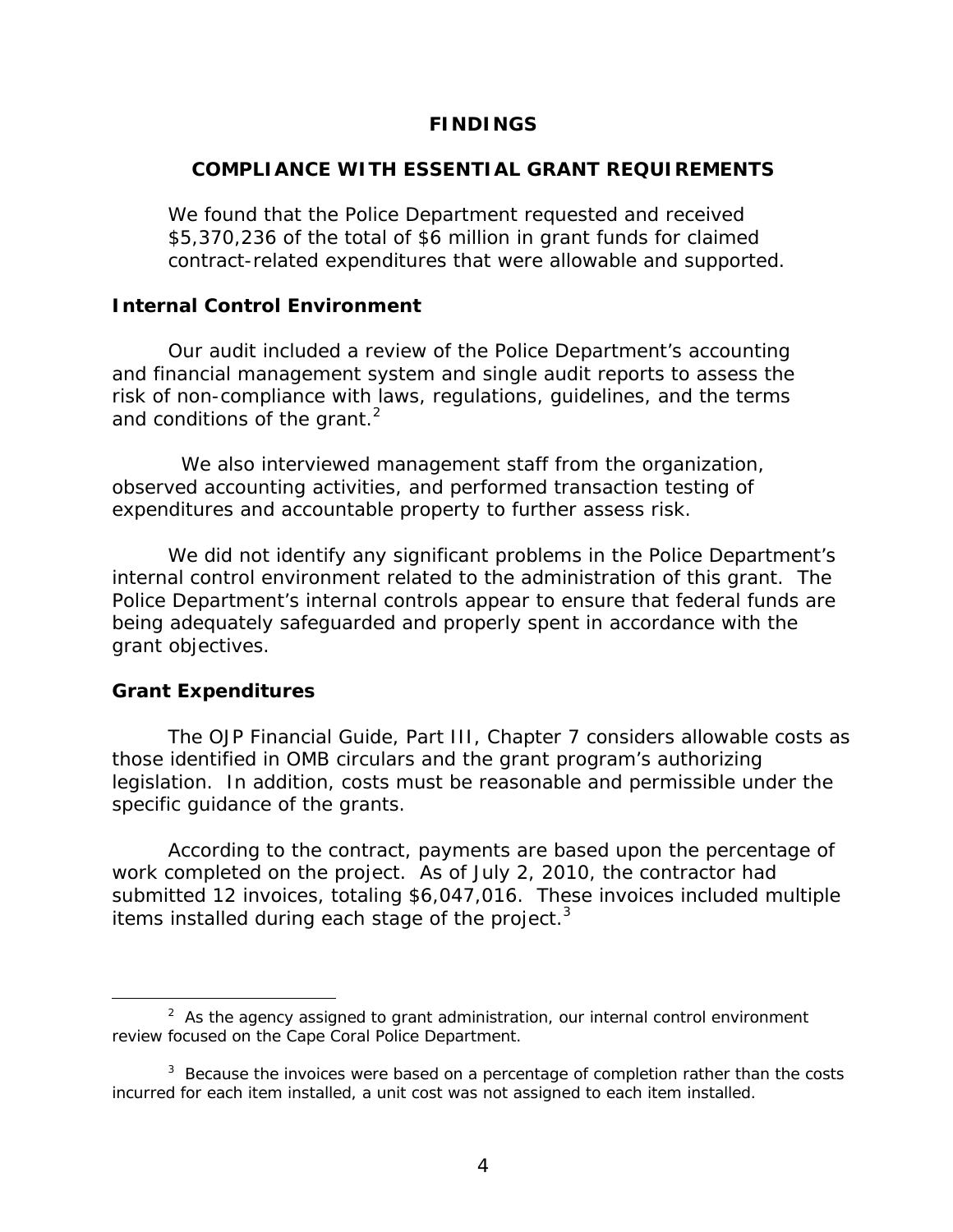<span id="page-7-0"></span>We tested the 12 invoices to determine if costs charged to the grant were allowable, supported, and properly allocated in compliance with grant requirements. We obtained and reviewed all of the invoices and available supporting documentation. We found all expenditures were adequately supported.

We discussed the terms of the radio replacement contract with Police Department officials and determined that the contract billings represented the equipment and services provided by the contractor. The Police Department and the contractor negotitiated the timing of the billings and followed the progress of the project as outlined in the project timeline.

Additionally, we reviewed all cumulative expenditures reported by the Police Department to COPS on quarterly Federal Financial Reports and served as the basis for the Police Department's periodic requests for grant funding.

From our evaluation of the Federal Financial Reports, requests for grant funding, and inspection of contract invoice billings, we determined that all of the expenditures claimed by the Police Department were adequately supported and properly charged to the grant.

## **Budget Management and Control**

According to 28 CFR § 66.30(d), grantees must obtain the prior approval of the awarding agency whenever there is any revision of the scope or objectives of the project, regardless of whether there is an associated budget revision.

In 2007, COPS approved the Police Department's radio project budget totaling \$8 million, including \$6 million in federal funds and \$2 million in local matching funds. The approved budget provided \$5,497,307 for equipment, \$5,400 for training and travel, and \$2,497,293 for payments to the project consultant.

We compared the estimated costs in the approved budget to the actual costs the Police Department identified for the radio replacement contract and found no discrepancies.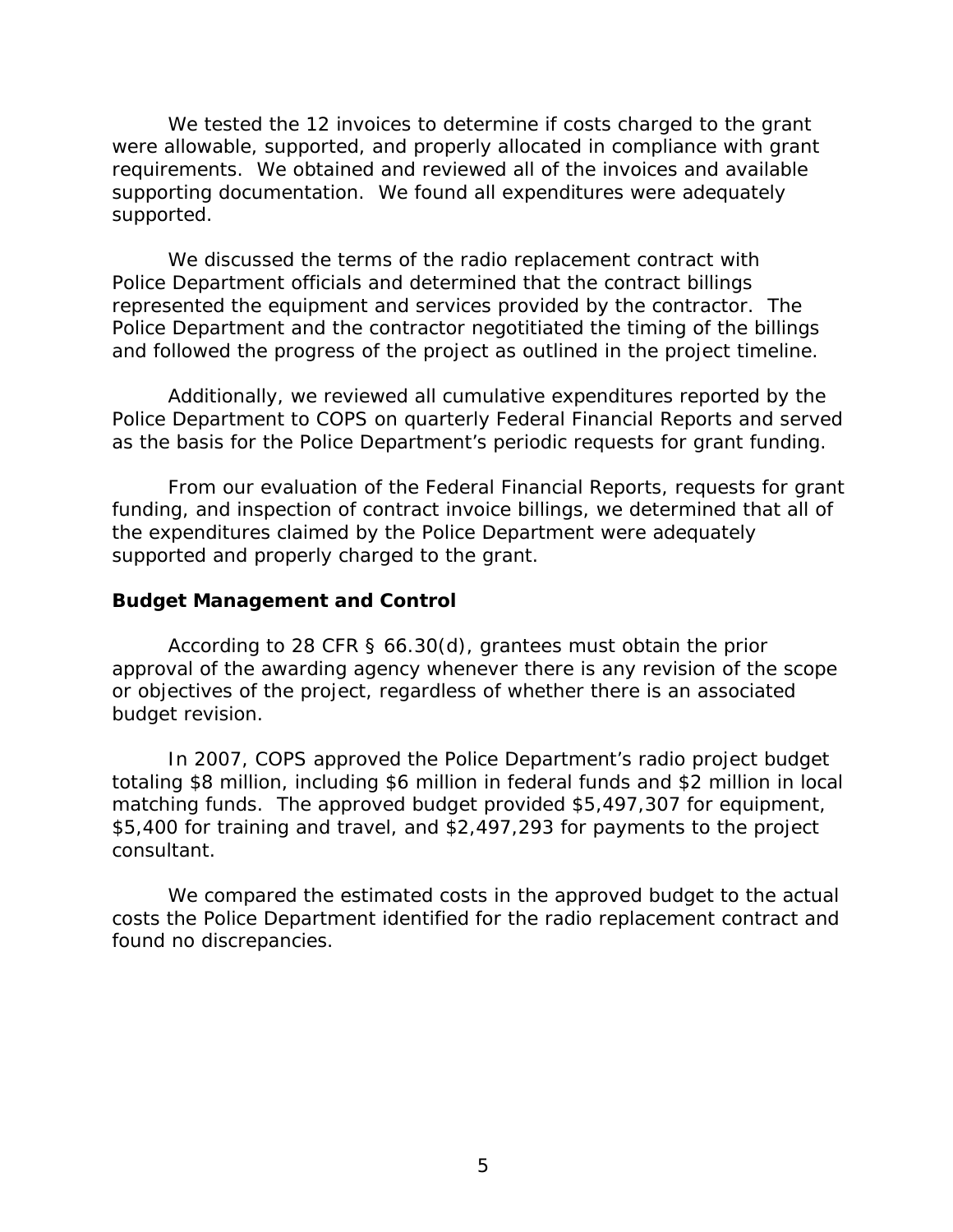## <span id="page-8-0"></span>**Reporting**

### *Federal Financial Reports*

Federal Financial Reports summarize federal money spent, unliquidated obligations incurred, and unobligated balance of federal funds for each calendar quarter. Reports are due within 30 days following the end of each quarter.

We reviewed all of the financial reports submitted for timeliness and found that the Police Department timely submitted all reports. We also compared the amounts reported as expenditures to the financial system and found that the Police Department accurately prepared all reports.

#### *Progress Reports*

COPS monitors program performance of grants through progress reports submitted by grant recipients. Progress reports provide information relevant to the performance of a grant and the accomplishment of objectives set forth in the approved award. As part of this audit, we reviewed for accuracy all progress reports the Police Department provided to COPS between 2007 and 2010.

From our review of progress reports, it appears that the Police Department made an effort to implement the radio project as scheduled. However, due to technical problems, the project is behind schedule and will not be completed by the original grant end date. The Police Department requested and OJP approved the grant extension to August 31, 2011. We also reviewed the timeliness of progress reports and determined that the Police Department timely submitted all progress reports.

#### **Drawdowns**

A drawdown is the actual payment of grant funding by COPS to a grantee. Grantees are required to time their drawdown requests to ensure federal cash on hand is the minimum needed for disbursement or reimbursement.

We reviewed the process that the Police Department followed to request grant funding. We verified that grant funds were properly recorded in the Police Department's financial system. As of April 13, 2011, the Police Department had received \$5,370,236 through nine separate funding requests as summarized in Exhibit 2.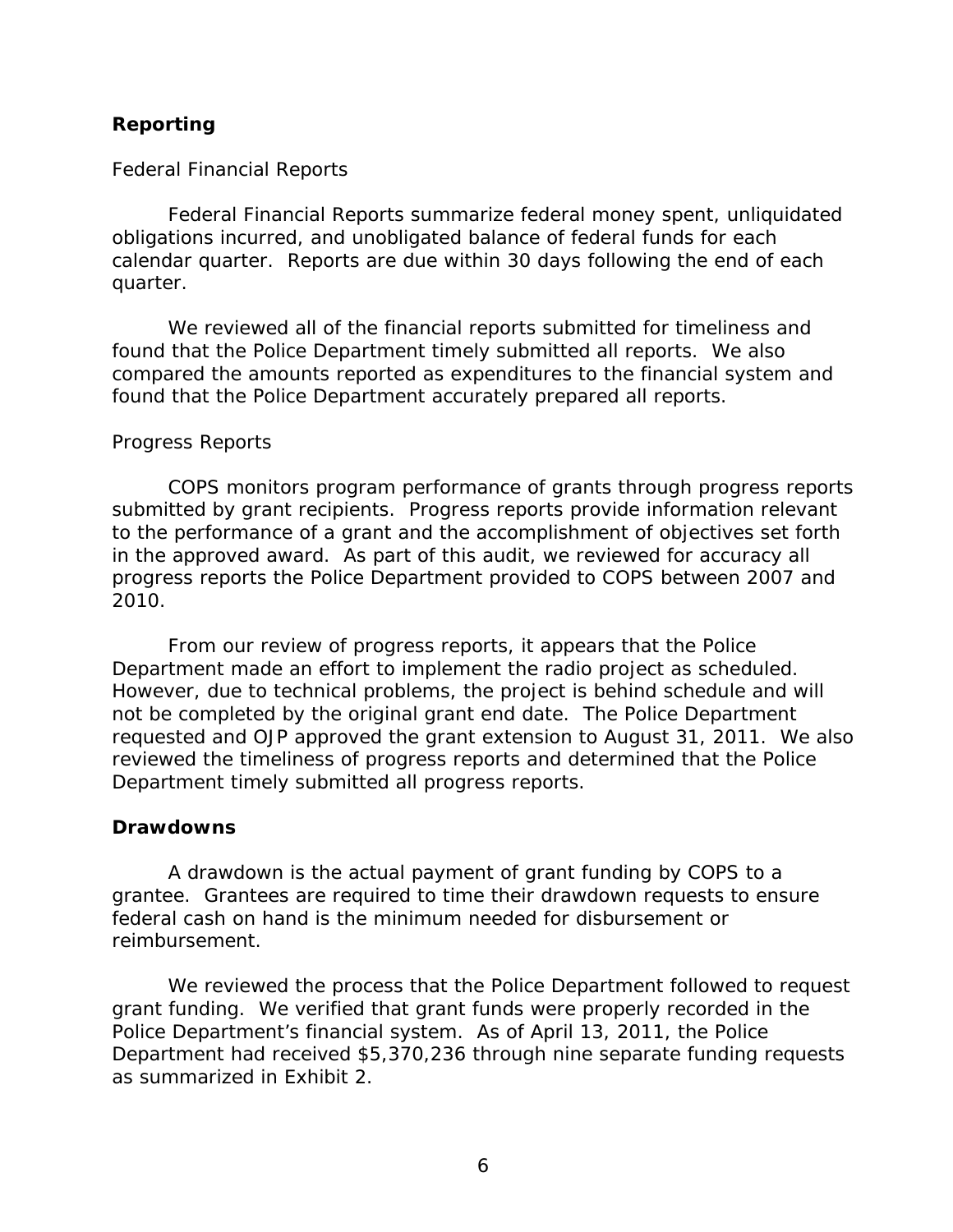| Date of    | <b>Drawdown</b> | <b>Amount of</b> |
|------------|-----------------|------------------|
| Drawdown   | Number          | <b>Drawdown</b>  |
| 06/02/2008 | 1               | \$3,387          |
| 05/11/2009 | 2               | \$269,848        |
| 08/26/2009 | 3               | \$28,926         |
| 11/02/2009 | 4               | \$2,742,848      |
| 02/16/2010 | 5               | \$178,863        |
| 04/15/2010 | 6               | \$417,348        |
| 08/18/2010 | $\overline{7}$  | \$894,317        |
| 04/13/2011 | 8               | \$596,213        |
| 04/13/2011 | 9               | \$238,486        |
| Total      | 9               | \$5,370,236      |

**EXHIBIT 2: DRAWDOWNS FOR GRANT 2007-CK-WX-0030** 

Source: Office of Justice Programs

The Police Department requested grant funding on a reimbursement basis. We determined the amounts of funding requested for each of these drawdowns was based on the amounts agreed upon in the payment schedule included in the contract.

## **Monitoring Contracts**

The radio replacement contract included a billing schedule and project timeline including deliverables of services by milestone for the entire contract amount. The Police Department and Lee County officials monitored the project and inspected onsite progress as compared to the milestone schedule. These officials reported to the Police Department's finance staff when a milestone was met, and finance officials then released payment to the contractor.

The radio replacement contract also contained a provision that required the contractor to provide the Police Department with all documentation necessary to justify grant-related expenditures and related reimbursements. We found that the Police Department paid contract invoices after Police Department and Lee County officials verified and approved items invoiced.

We concluded that the Police Department paid invoices related to the radio replacement contract after verifying the accuracy of grant-related expenditures and the completion of work in accordance with the contract.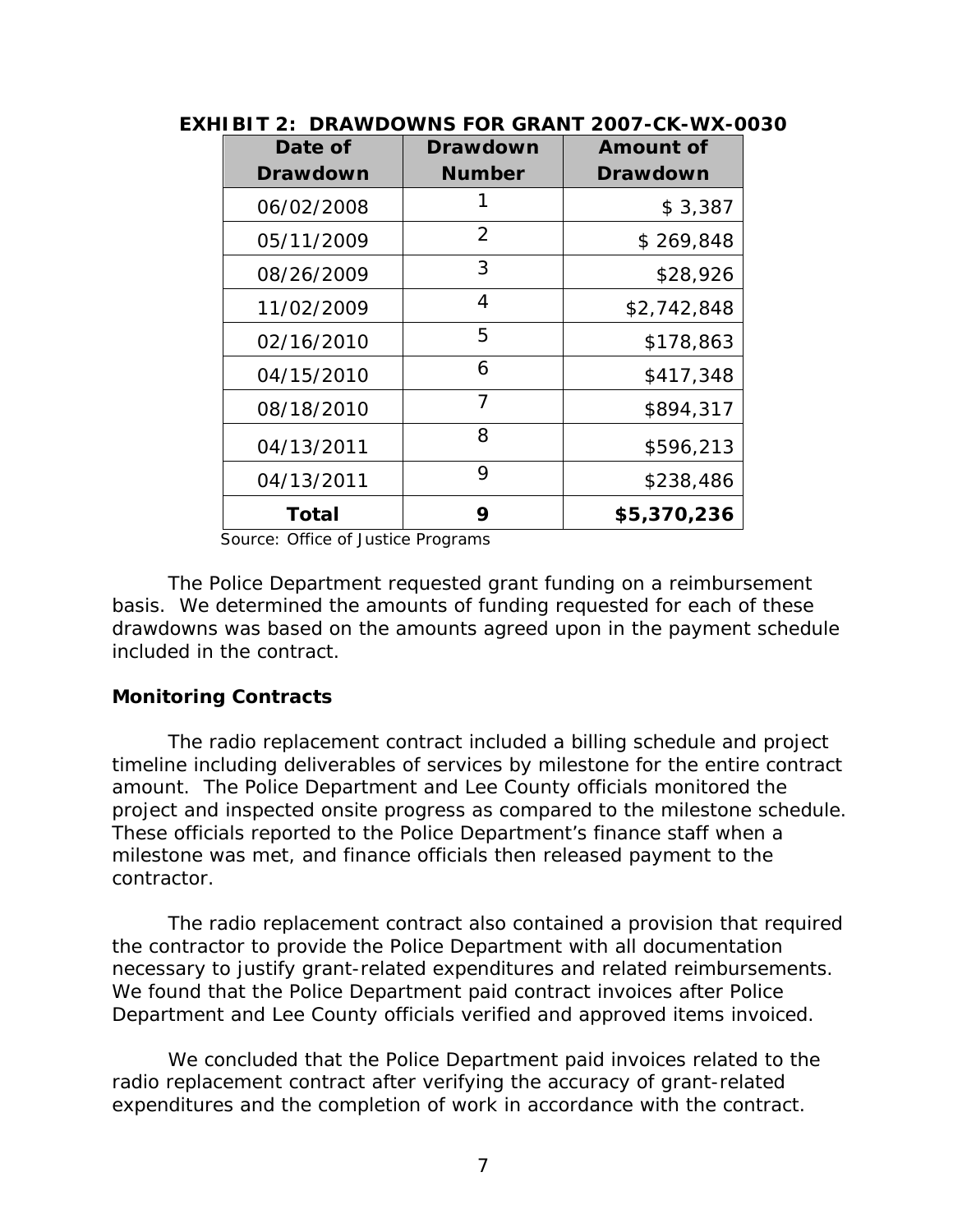## <span id="page-10-0"></span>**Matching Costs**

The COPS Technology Grant Program required a local match of 25 percent of the grant amount. Grantees are required to maintain records that document the source of local matching funds, the amount paid, and the timing of payment contributions.

The approved budget for the Police Department's radio project included local matching costs of \$2 million. As established in a Memorandum of Understanding with the city of Cape Coral, Lee County agreed to pay the \$2 million for the grant's local match requirement. The Police Department submits an invoice to Lee County for 25 percent of the amount billed by the contractor. We compared all invoices submitted to Lee County to the contractor's billings and determined the Police Department invoiced Lee County for 25 percent of the contractor's billings. As of August 16, 2010, Lee County remitted checks totaling \$795,176 to the Police Department for these invoices. The County was on track to meet the local match requirement.

## **Accountable Property**

According to 28 CFR § 66.32, agencies that acquire equipment with grant funds must maintain records that include a description of the property, a serial number or other identification number, the source of the property, title holder, the acquisition date, and cost of the property, percentage of federal participation in the cost of the property, the location, use and condition of the property, and any ultimate disposition data including the date of disposal and sale price of the property.

According to Police Department officials, Lee County was responsible for tracking accountable property. Lee County staff inventoried grant-funded equipment upon delivery and installation of the items. The Police Department provided us with a list of all equipment purchased with grant funds for our analysis.

The initial inventory list provided by the Police Department contained individual items included in the radio system.<sup>4</sup> We tested 20 items to review the high dollar categories and important components of the system. These items included multiple components; as a result, we reviewed a total of 55 components within the 20 items.

<sup>&</sup>lt;sup>4</sup> The radio system was comprised of 7,796 individual items, all of which were not assigned a value by the vendor; however, for our testing purposes, we sampled those items considered to be of high value and risk.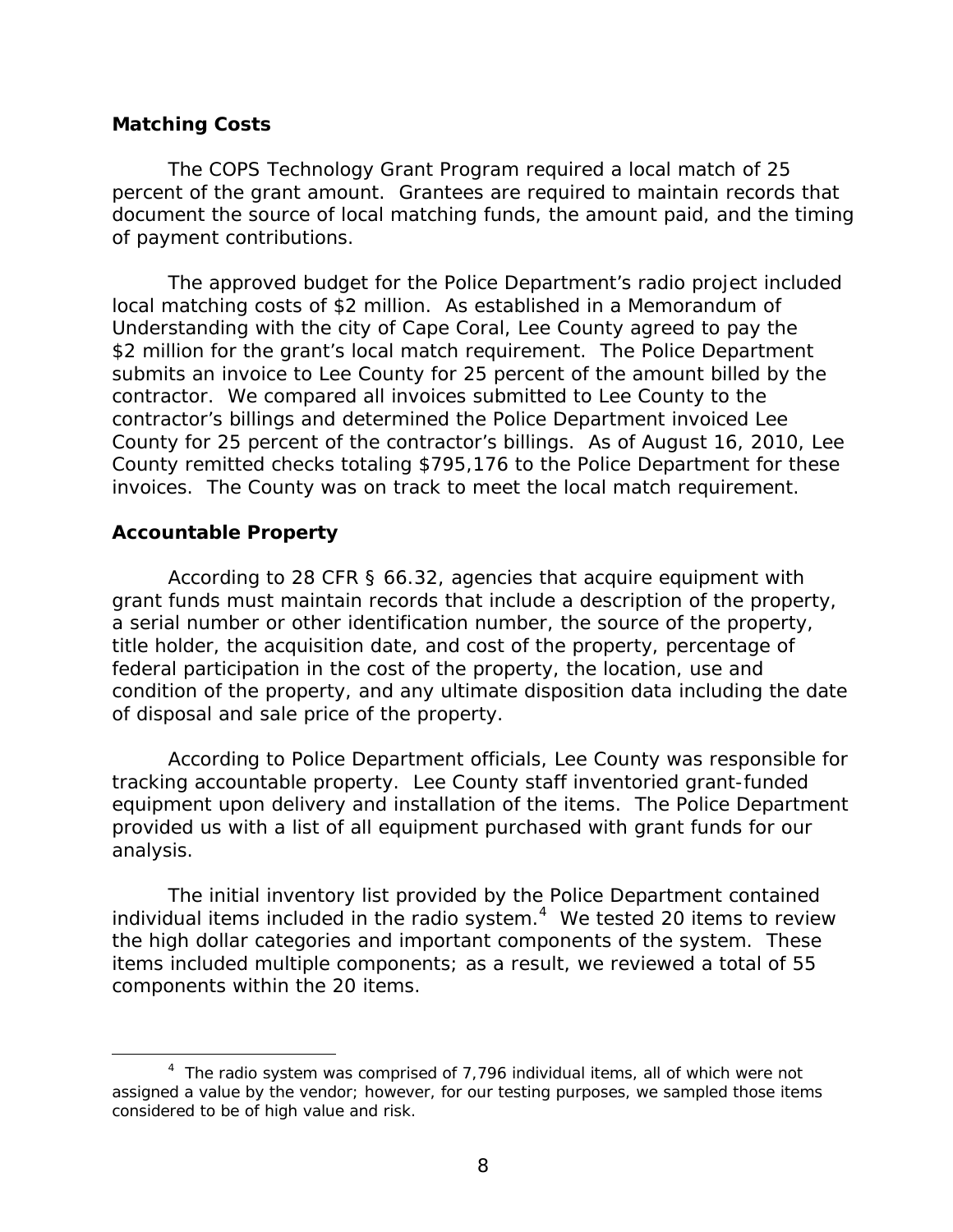<span id="page-11-0"></span>We selected the 5 highest dollar items from the inventory list and a judgmental sample of 15 random items from the inventory list that we considered at risk of theft. We performed onsite verification of the sampled property and equipment by checking serial numbers onsite and confirmed the equipment was being used as intended.

Because the radio system consisted of thousands of individual equipment pieces, Lee County assigned a single asset tag to the radio system in its accountable property system. According to Lee County officials, they plan to inventory the equipment when the project is finished and assign individual asset tags to the major system components. Police Department officials also supplied us a second complete list of equipment for the radio replacement project, which was submitted by the contractor at the start of the project. At the conclusion of our audit work, Lee County officials identified all equipment purchased with grant funds and were working to enter that equipment into Lee County's property management system.

## **Program Performance and Accomplishments**

According to the Police Department's 2007 approved award document, the grant project's goal was to increase public safety by transitioning Lee County's public safety communications network to a compliant digital platform with the capability to address both current and future communication needs.

The original grant award provided for 3 years to complete the radio project with a planned end date of August 2010. In June 2010, COPS approved a 1-year extension until August 2011. The Police Department requested the extension primarily because of technical problems unforeseen by the contractor prior to the installation.

At the completion of our audit, the radio replacement project was unfinished. However, based on the percentage of completion, we concluded that the contractor was on-track to complete the project by the end of the grant extension period.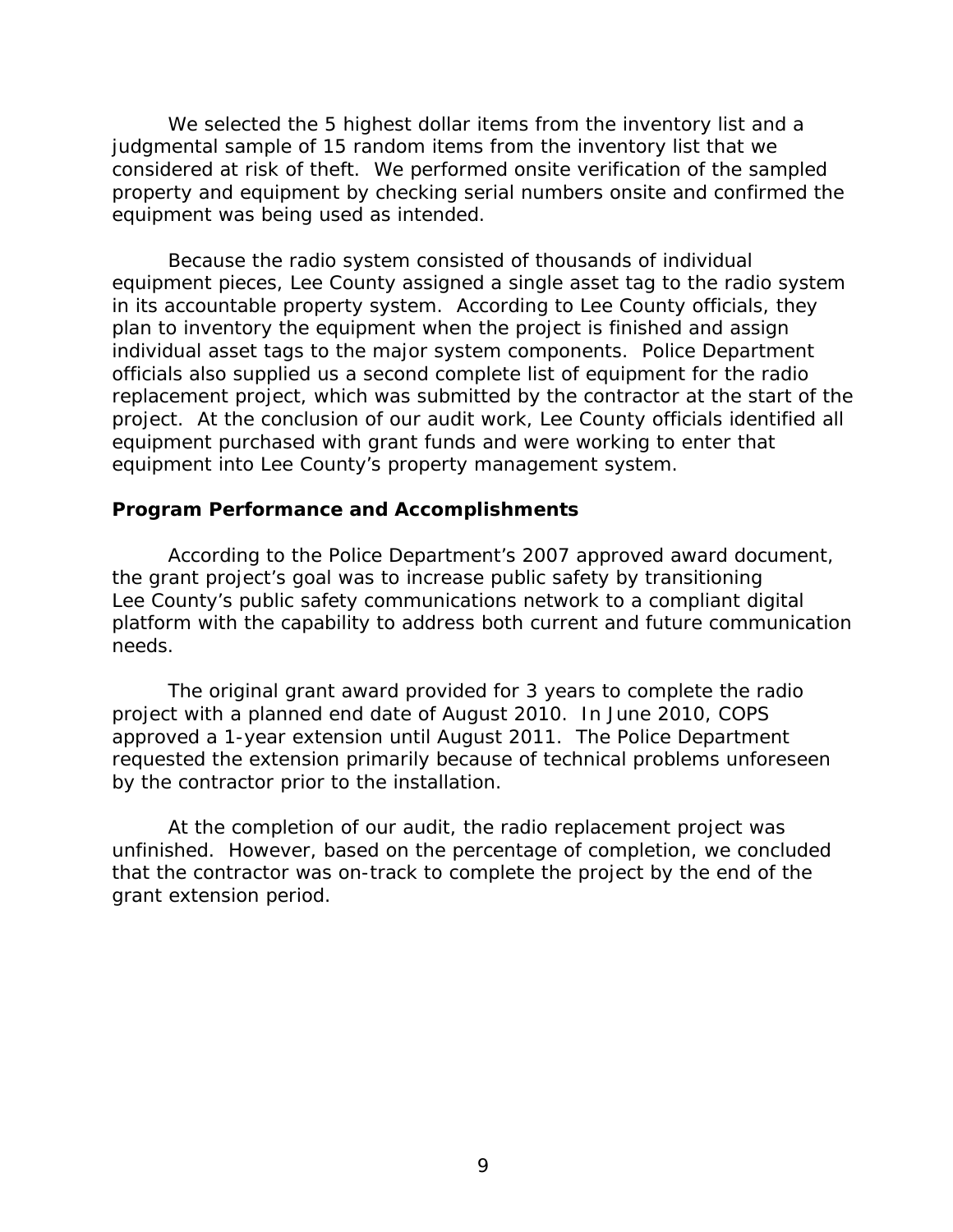## <span id="page-12-0"></span>**Conclusions**

We determined that the Police Department requested and received \$5,370,236 in grant funds as of April 2011 for allowable and supported expenditures related to the radio system replacement project. The Police Department generally complied with the requirements pertaining to internal controls, grant drawdowns, reporting, budget management and control, and supplanting.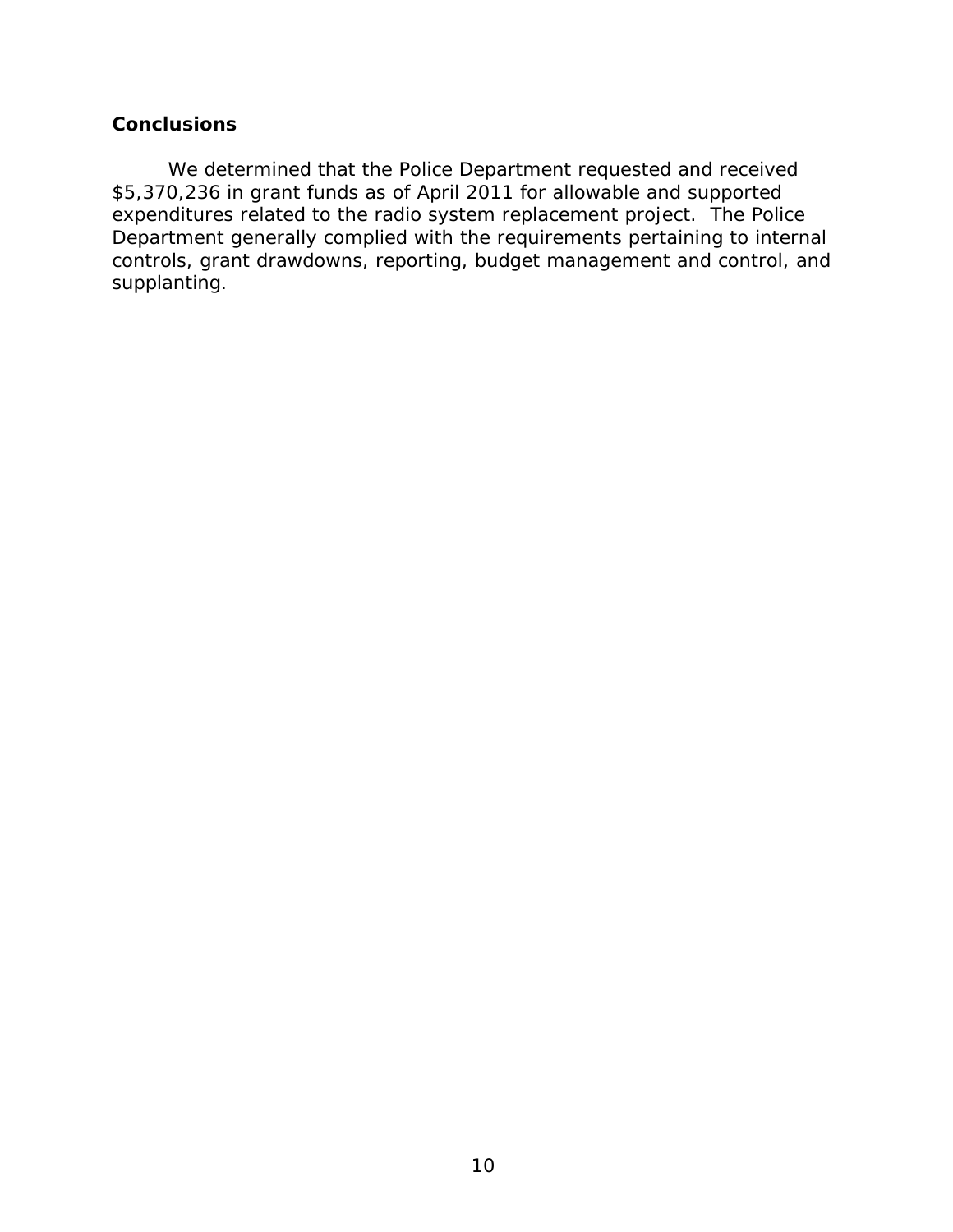## **APPENDIX I**

## **OBJECTIVES, SCOPE, AND METHODOLOGY**

<span id="page-13-0"></span>The purpose of this audit was to determine whether reimbursements claimed for costs under the grant were allowable, supported, and in accordance with applicable laws, regulations, guidelines, and the terms and conditions of the grant, and to determine program performance and accomplishments. The objective of our audit was to review performance in the following areas: (1) internal control environment, (2) grant expenditures, (3) budget management and control, (4) reporting, (5) drawdowns, (6) monitoring contracts, (7) matching costs, (8) accountable property, and (9) program performance and accomplishments. We determined that program income, indirect costs, and monitoring of subgrantees were not applicable to this grant.

We conducted this performance audit in accordance with generally accepted government auditing standards. Those standards require that we plan and perform the audit to obtain sufficient, appropriate evidence to provide a reasonable basis for our findings and conclusions based on our audit objectives. We believe that the evidence obtained provides a reasonable basis for our findings and conclusions based on our audit objectives. Our audit concentrated on, but was not limited to, the award of the grant on September 1, 2007, through April 13, 2011. This was an audit of the COPS Technology Grant 2007-CK-WX-0030. The Police Department had drawn down \$5,370,236 in grant funds through April 13, 2011. We tested 12 invoices totaling \$6,047,016, which included the matching costs.

We tested compliance with what we considered to be the most important conditions of the grant. Unless otherwise stated in our report, the criteria we audited against were contained in Title 28 CFR § 66, Uniform Administrative Requirements for Grants and Cooperative Agreements to State and Local Governments and the award documents.

to grant objectives, and reviewed the grantee's monitoring of the contractor. In conducting our audit, we reviewed claimed grant-related expenditures and drawdowns. In addition, we reviewed the timeliness and accuracy of Federal Financial Reports and Progress Reports, assessed accountability over assets acquired with grant funding, evaluated performance However, we did not test the reliability of the financial management system as a whole.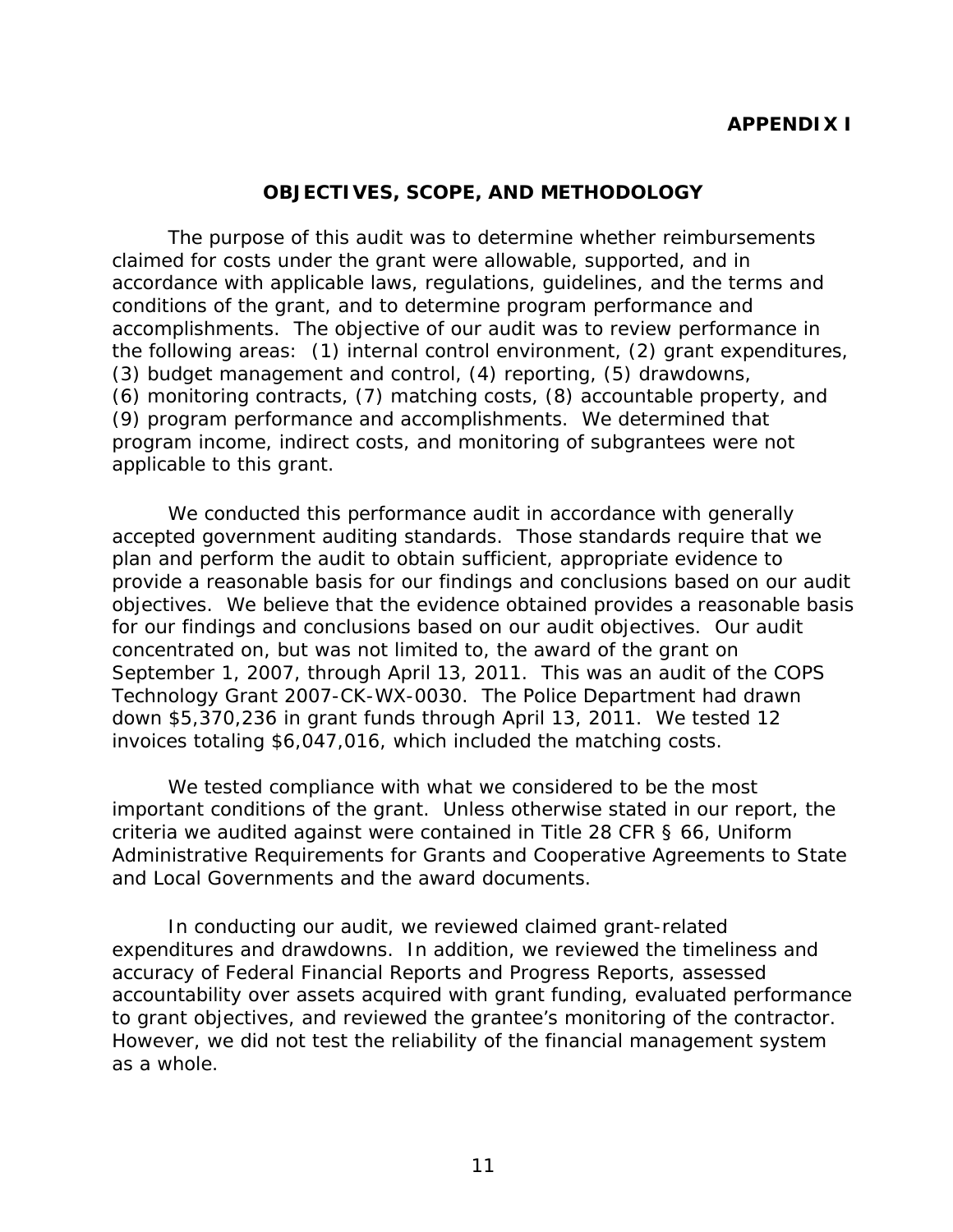## **APPENDIX II**

## **CAPE CORAL POLICE DEPARTMENT'S RESPONSE TO THE DRAFT AUDIT REPORT**





B. A. "JAY" MURPHY<br>CHIEF OF POLICE

July 25, 2011

Mr. Ferris B. Polk. Regional Audit Manager General Atlanta Regional Audit Office U.S.D.O.J. - 0.1.0. 75 Spring Street, Suite 1130 Atlanta, GA 30303

Re: Audit COPS Grant # 2007- CK-WX -0030

Dear Mr. Polk,

Thank you for the opportunity to review the draft report of the audit on our COPS Technology Grant  $#$ 2007 CK-WX- 0030. We agree with the audit and offer no comment on its content.

WWW.CAPECOPS.COM<br>
Judy 25, 2011<br>
Judy 25, 2011<br>
Judy 25, 2011<br>
Mc Ferris R . Policies (General Addito Missings (General Additor Stephend Audit Office<br>
U.S.D.O.J. - OLG.<br>
TS Spring Street, Suite 1130<br>
A filamin, GA 367033<br> Please allow us to express our appreciation for the professionalism and understanding your staff displayed during their onsite data collection. In particular, we were quite appreciative for their consideration and cooperation they displayed regarding the multi-agency involvement needed 10 comply with their requests.

This grant made possible a project that would have been at least a decade in the making, and in doing directly impacted our continuity of government and disaster recovery resources. which as we enter the current hurricane season are always a concern for our residents.

We look forward to our continued partnership with the COPS office and your staff.

Sincerely. CORAL POLICE DEPARTMENT  $\mathcal{U}_{\mu\nu}$ /

P.O. BOX 150027 · CAPE CORAL. FLORIDA33915-0027

(239) 574-0699 · Fax (239) 574-0641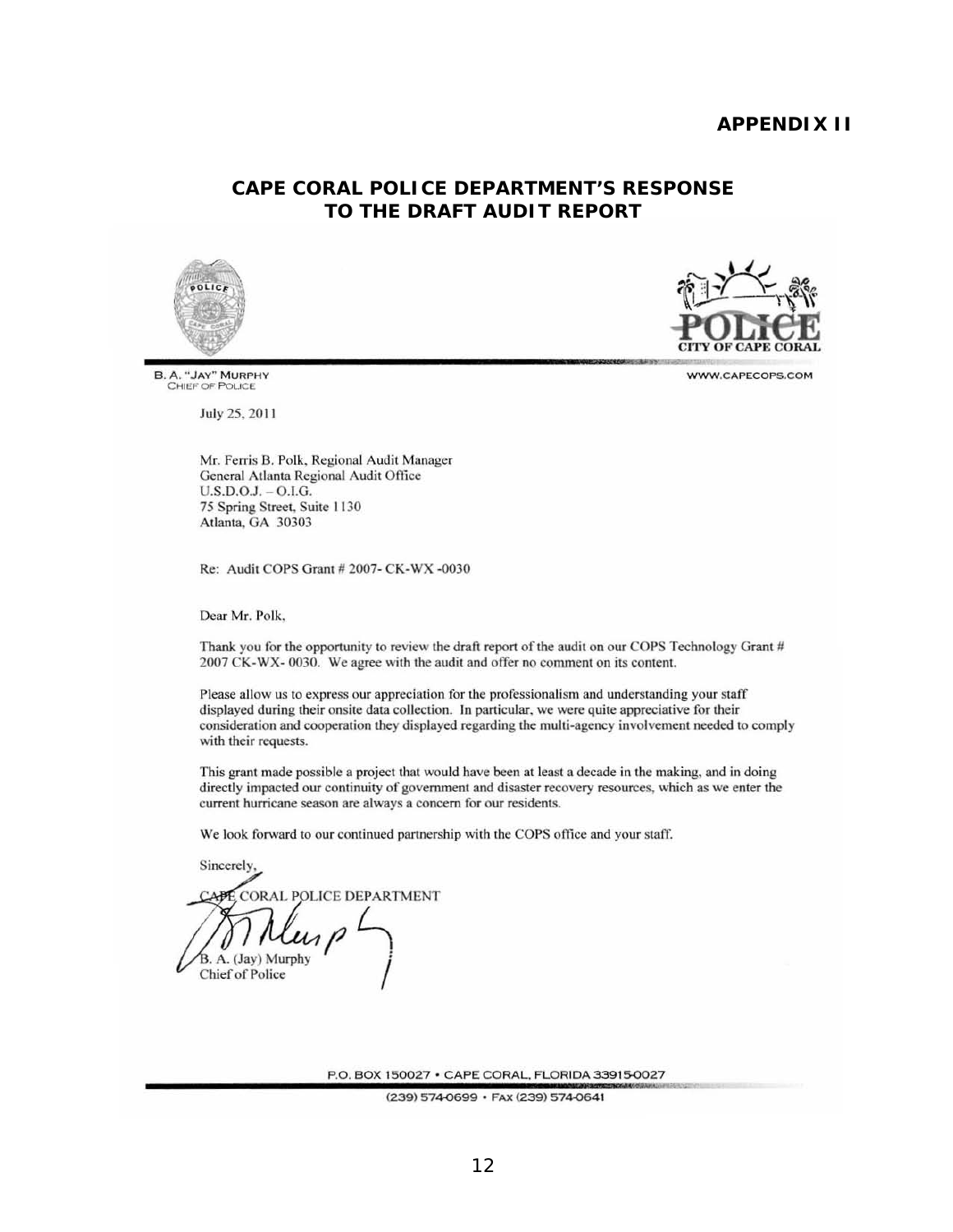#### **APPENDIX III**

## **OFFICE OF COMMUNITY ORIENTED POLICING SERVICES RESPONSE TO THE DRAFT AUDIT REPORT**



**U.S. Department of Justice**<br>Office of Community Oriented Policing Services (COPS)

#### **MEMORANDUM**

|          |                                                                                                                                            | <b>U.S. Department of Justice</b><br>Office of Community Oriented Policing Services (COPS)                                                                                                                                                                                                                    |
|----------|--------------------------------------------------------------------------------------------------------------------------------------------|---------------------------------------------------------------------------------------------------------------------------------------------------------------------------------------------------------------------------------------------------------------------------------------------------------------|
|          | <b>Audit Liaison Division</b><br>1100 Vermont Avenue, NW<br>Washington, D.C. 20530<br>202-514-7022 (Telephone)<br>202-616-4428 (Facsimile) |                                                                                                                                                                                                                                                                                                               |
|          |                                                                                                                                            | <b>MEMORANDUM</b>                                                                                                                                                                                                                                                                                             |
| To:      |                                                                                                                                            | Via Email and U.S. Mail<br>Ferris B. Polk<br><b>Regional Audit Manager</b>                                                                                                                                                                                                                                    |
|          |                                                                                                                                            | Office of the Inspector General<br>Atlanta Regional Audit Office                                                                                                                                                                                                                                              |
| From:    |                                                                                                                                            | we w Bule<br>Karl W. Bickel<br>Senior Policy Analyst                                                                                                                                                                                                                                                          |
| Date:    |                                                                                                                                            | August 3, 2011                                                                                                                                                                                                                                                                                                |
| Subject: |                                                                                                                                            | Response to Draft Audit Report for Cape Coral Police Department, Cape Coral,<br>Florida, Grant Number 2007-CK-WX-0030.                                                                                                                                                                                        |
|          |                                                                                                                                            | This memorandum serves as COPS' response to the Office of the Inspector General's<br>Draft Audit Report for the Cape Coral Police Department, Cape Coral, Florida, Grant Number<br>2007-CK-WX-0030. The COPS Office Audit Liaison Division has reviewed the Draft Audit<br>Report and has no written comment. |
|          |                                                                                                                                            | If you have any questions, please contact me at 202-514-5914.                                                                                                                                                                                                                                                 |
| $cc$ :   |                                                                                                                                            | Nancy Daniels (provided electronically)<br><b>Administrative Assistant</b>                                                                                                                                                                                                                                    |
|          | Audit File                                                                                                                                 |                                                                                                                                                                                                                                                                                                               |
| ORI      | FL03602                                                                                                                                    |                                                                                                                                                                                                                                                                                                               |
|          |                                                                                                                                            |                                                                                                                                                                                                                                                                                                               |
|          |                                                                                                                                            |                                                                                                                                                                                                                                                                                                               |
|          |                                                                                                                                            |                                                                                                                                                                                                                                                                                                               |
|          |                                                                                                                                            |                                                                                                                                                                                                                                                                                                               |
|          |                                                                                                                                            |                                                                                                                                                                                                                                                                                                               |
|          |                                                                                                                                            |                                                                                                                                                                                                                                                                                                               |
|          |                                                                                                                                            | 13                                                                                                                                                                                                                                                                                                            |